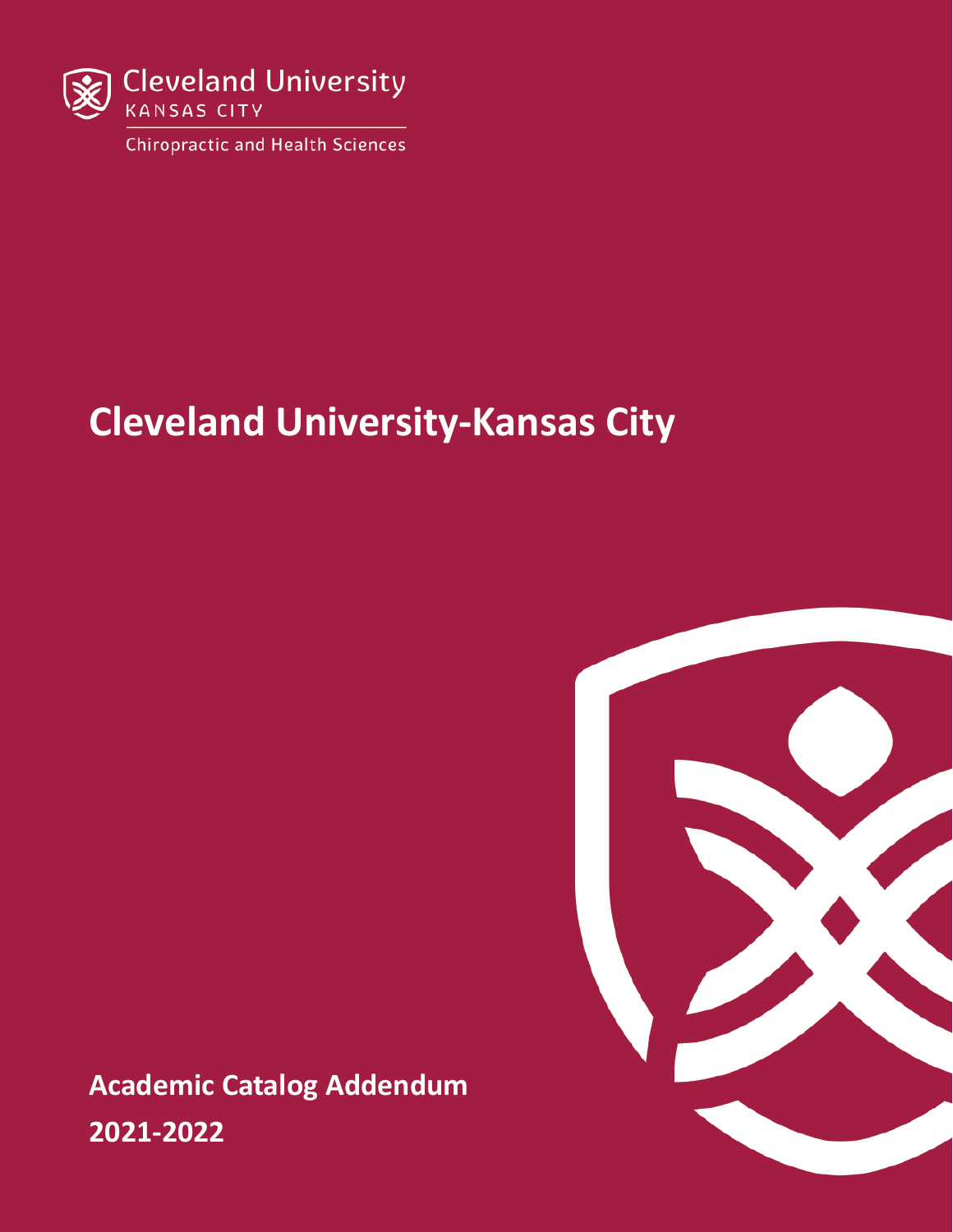| ASSOCIATE OF APPLIED SCIENCE IN RADIOLOGIC TECHNOLOGY DEGREE PROGRAM 3 |  |
|------------------------------------------------------------------------|--|
|                                                                        |  |
|                                                                        |  |
|                                                                        |  |
|                                                                        |  |
|                                                                        |  |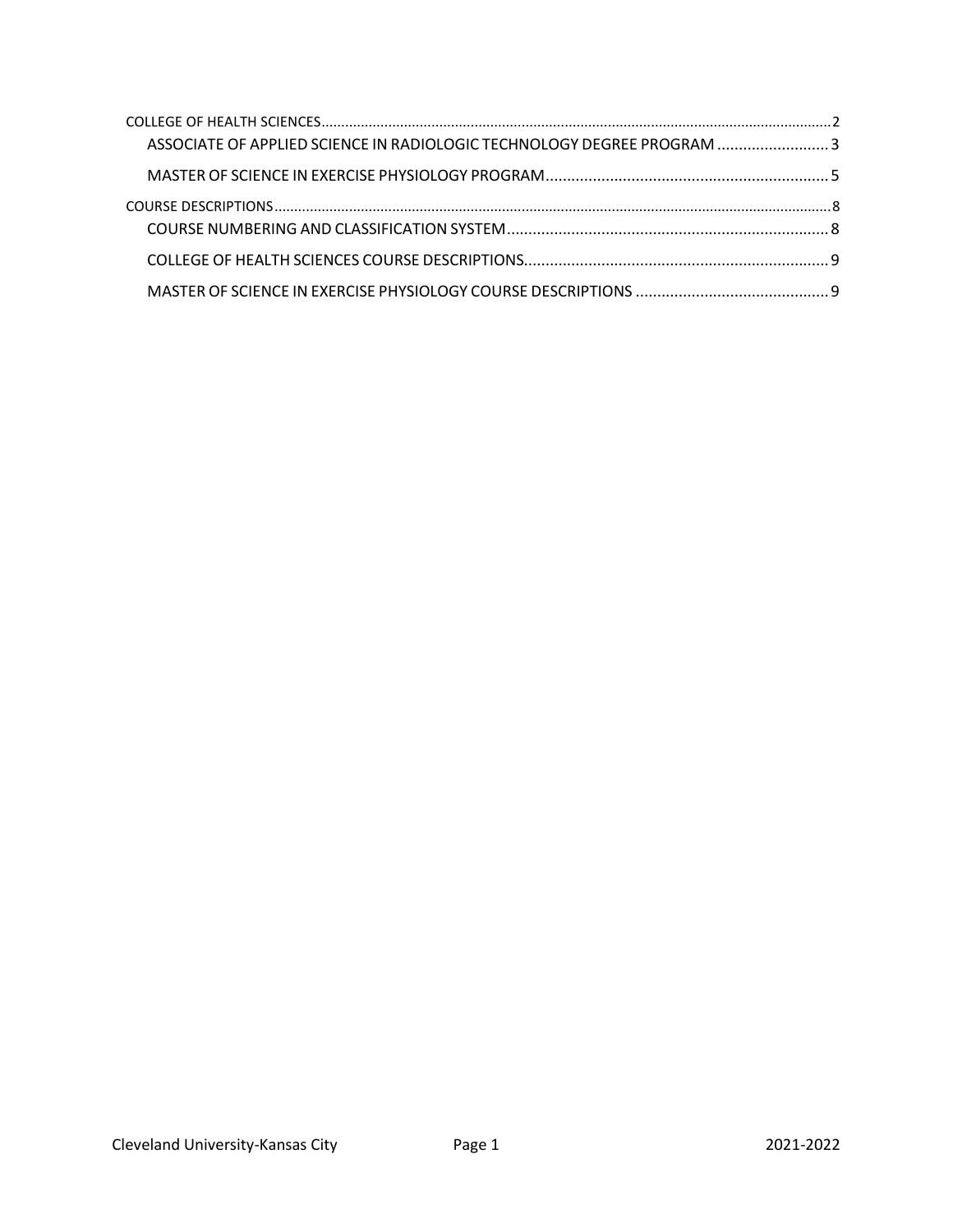# <span id="page-2-0"></span>COLLEGE OF HEALTH SCIENCES

### **DEGREE PROGRAMS**

ASSOCIATE OF APPLIED SCIENCE IN RADIOLOGIC TECHNOLOGY DEGREE PROGRAM: GENERAL PROGRAM INFORMATION

MASTER OF SCIENCE IN EXERCISE PHYSIOLOGY PROGRAM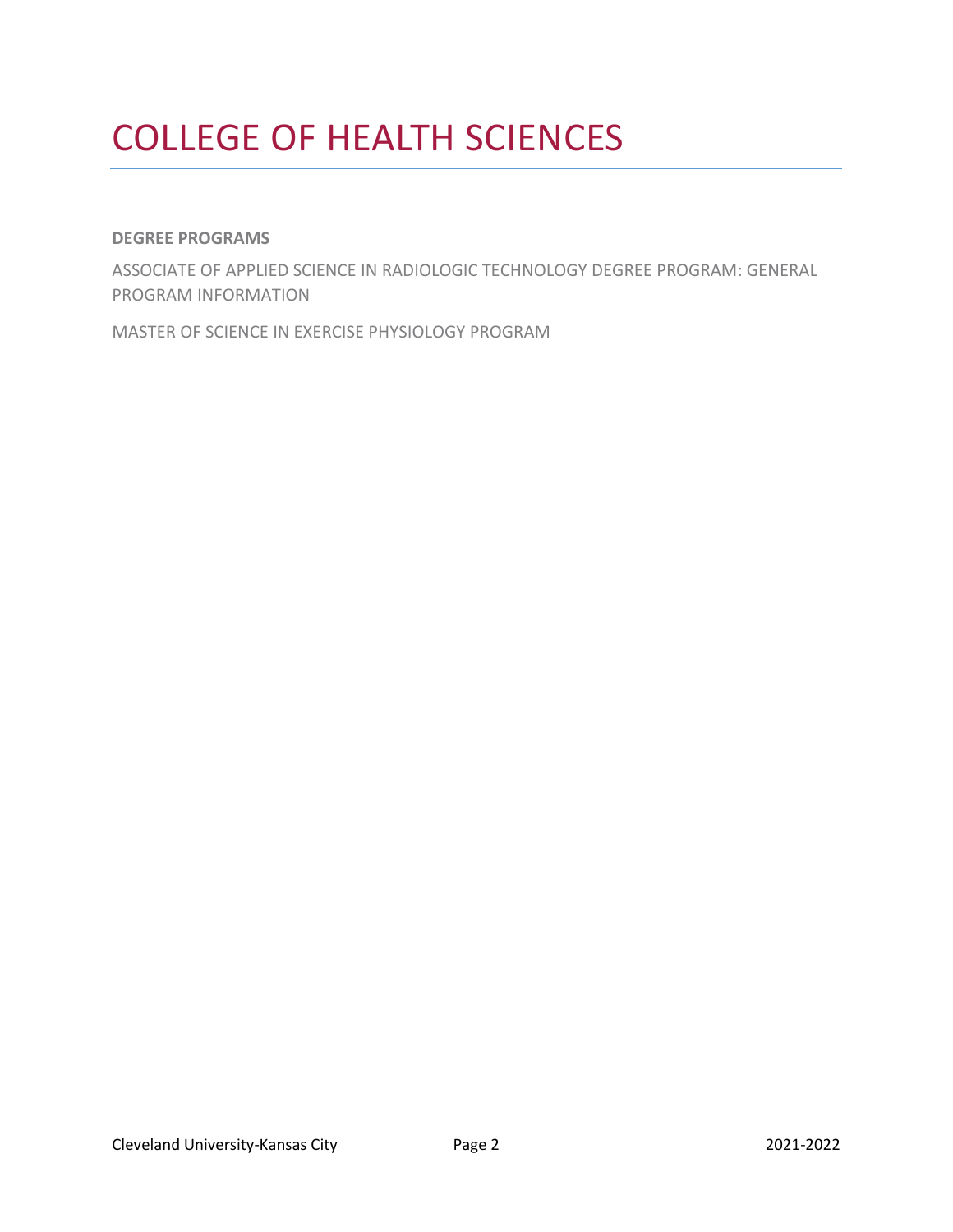# <span id="page-3-0"></span>ASSOCIATE OF APPLIED SCIENCE IN RADIOLOGIC TECHNOLOGY DEGREE PROGRAM

### GENERAL PROGRAM INFORMATION

The CUKC A.A.S. in Radiologic Technology degree is 75 credit hours, including 24 credit hours of general education prerequisites and 51 credit hours of professional Radiologic Technology courses designed to be taken on a full- time status. All courses are delivered in an eight (8) week module. All courses are sequenced to ensure an optimum educational experience.

Curriculum is competency based and follows the requirements of the American Society of Radiologic Technologists (ASRT). Professional Radiologic Technology didac�c courses are conducted on campus during evening hours, 6pm- 10pm. The student's clinical education occurs at affiliated medical and imaging facilities in the surrounding communities. Clinical schedules vary by assignment and may include daytime hours; evenings, and/or weekends.

Upon successful completion of Cleveland University-Kansas City's Radiologic Technology program, the student will be awarded an Associate of Applied Science in Radiologic Technology. The A.A.S. in Radiologic Technology meets the educational requirements for the American Registry of Radiologic Technologists (ARRT) primary certification and registration in Radiography.

Students must complete all General Education courses prior to enrollment in RDTC courses.

| <b>General Education Courses (24)</b>   | <b>Semester Credit Hours</b> |
|-----------------------------------------|------------------------------|
| <b>ENGL 101 English Composition I</b>   | 3                            |
| SPCH 101 Speech                         | 3                            |
| PSYC 110 General Psychology             | 3                            |
| ** COMM 201 Communication and Diversity | 3                            |
| *BIOL 250 Anatomy and Physiology I      | 4                            |
| *BIOL 251 Anatomy and Physiology II     | 4                            |
| *MATH 115 Math for the Natural Sciences | 3                            |
| *HSCI 102 Health Science Terminology    | 1                            |
| <b>Total General Education Credits</b>  | 24                           |

### Associate of Applied Science in Radiologic Technology Curriculum:

\*Must be completed with a "B" or better, must be completed within five years of application.

\*\*Diversity Requirement: The diversity requirement may be met with a 3-credit hour course encompassing more than one perspective in the following areas: Culture, Gender, Sexual Orientation, Social Class, Race, Age, Ethnicity, Ability or Religion.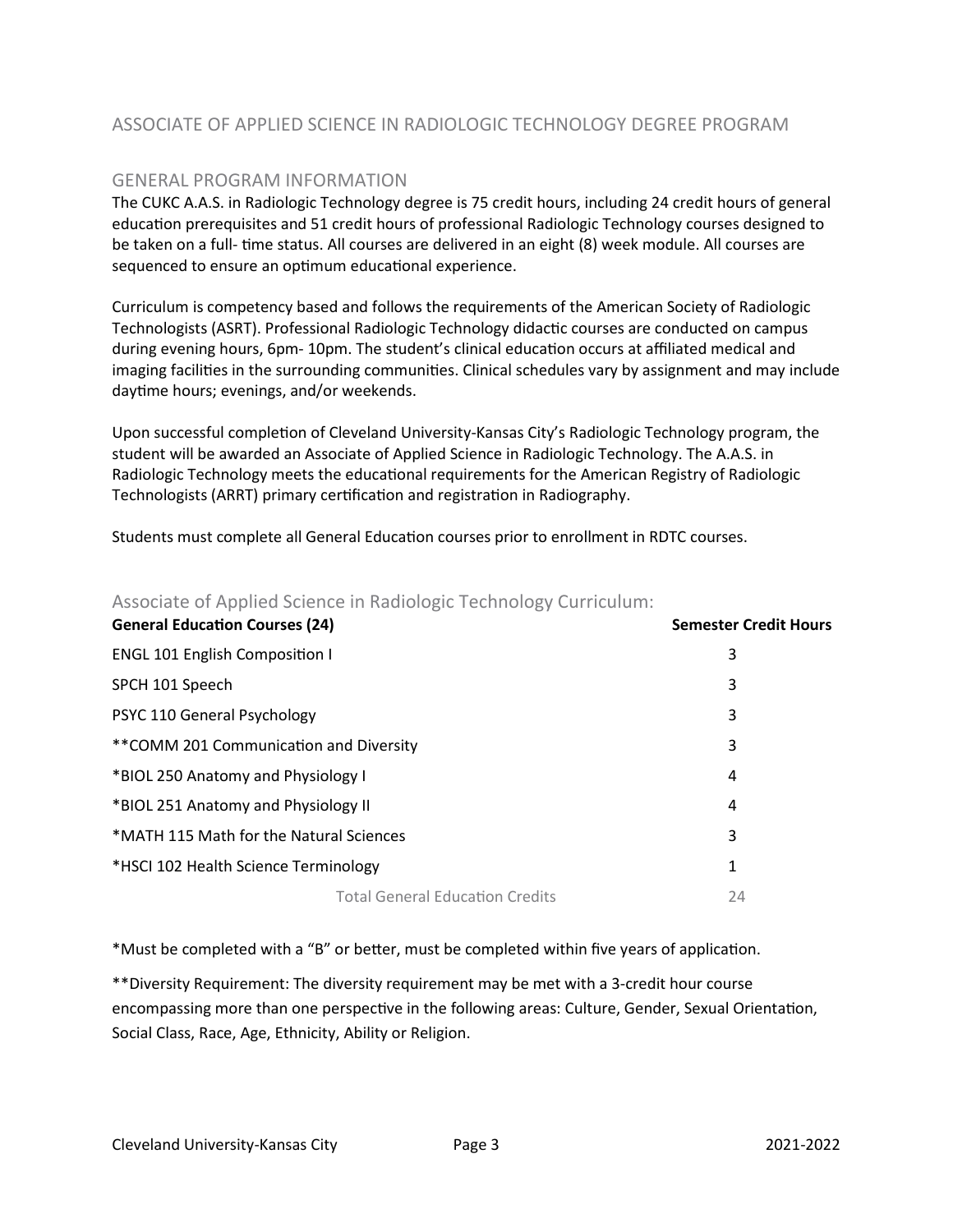| <b>Course ID</b> | <b>Course Title</b>                                  | <b>Semester Credit</b> |
|------------------|------------------------------------------------------|------------------------|
| <b>RDTC 110</b>  | Introduction to Radiologic Science & Patient Care    | 3                      |
| <b>RDTC 120</b>  | <b>Basic Procedures</b>                              | 3                      |
| <b>RDTC 130</b>  | <b>Imaging Concepts</b>                              | 3                      |
| <b>RDTC 140</b>  | <b>Intermediate Procedures</b>                       | 3                      |
| <b>RDTC 150</b>  | <b>Advanced Procedures</b>                           | 3                      |
|                  |                                                      |                        |
| <b>RDTC 165</b>  | <b>Contrast Procedures</b>                           | 3                      |
| <b>RDTC 170</b>  | Radiographic Pathology and Trauma                    | 3                      |
|                  |                                                      |                        |
| <b>RDTC 210</b>  | <b>Imaging Properties</b>                            | 3                      |
| <b>RDTC 220</b>  | <b>Clinical Education</b>                            | 4                      |
|                  |                                                      |                        |
| <b>RDTC 245</b>  | <b>Clinical Education</b>                            | 7                      |
| <b>RDTC 250</b>  | <b>Advanced Imaging</b>                              | 3                      |
| <b>RDTC 265</b>  | <b>Clinical Education</b>                            | 7                      |
| RDTC270          | <b>Radiation Protection and Modalities</b>           | 3                      |
| RDTC280          | Senior Seminar                                       | 3                      |
|                  | <b>Total Radiologic Technology Core Credit Hours</b> | 51                     |
|                  |                                                      |                        |
|                  | Total credit hours required for the degree           | 75                     |

Professional Radiologic Technology Major Courses: 51 semester credit hours

ADMISSIONS REQUIREMENTS

[www.cleveland.edu/radtech](http://www.cleveland.edu/radtech)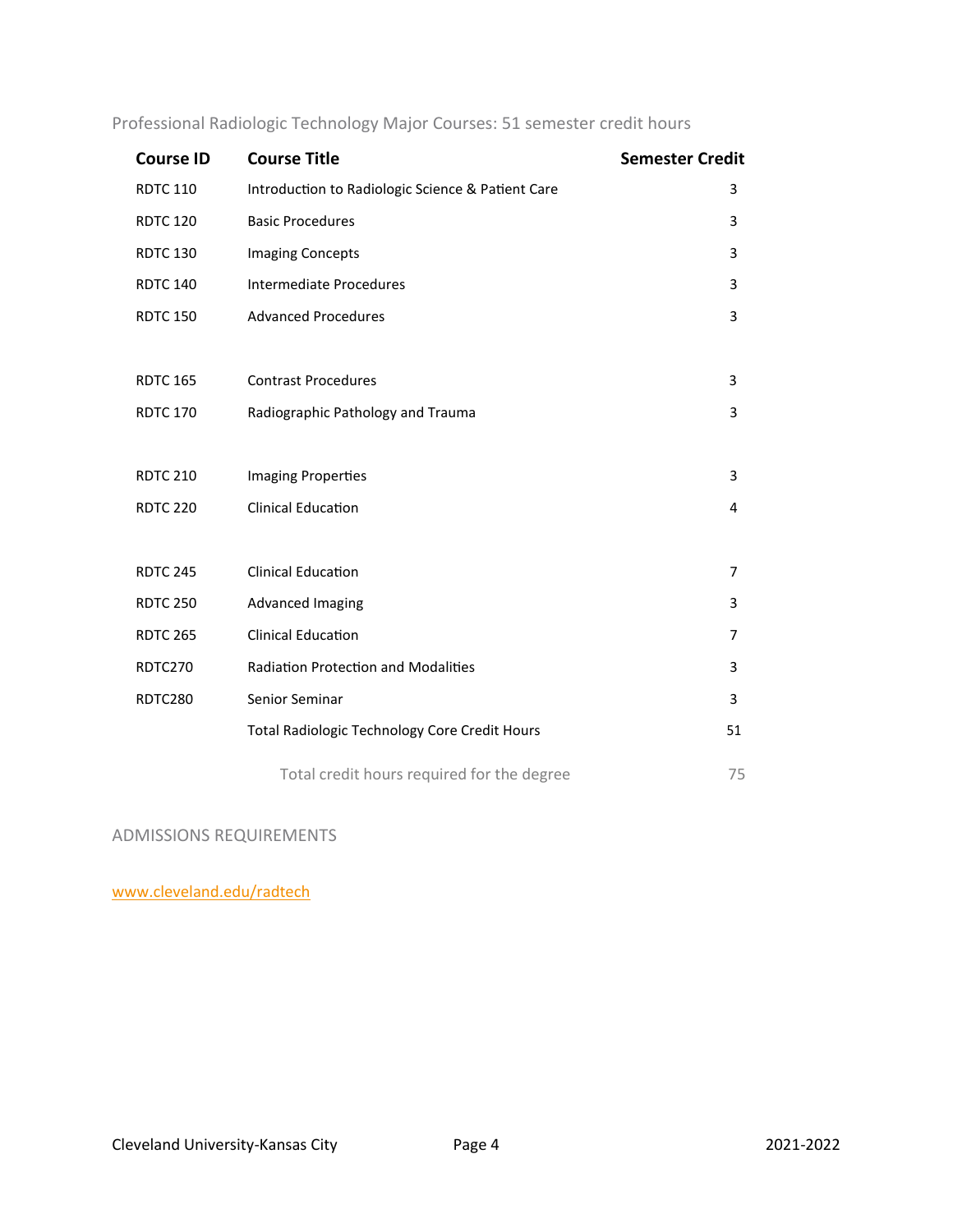## <span id="page-5-0"></span>MASTER OF SCIENCE IN EXERCISE PHYSIOLOGY PROGRAM

### GENERAL PROGRAM INFORMATION

The Master of Science in Exercise Physiology degree is designed for those who possess a background in the discipline, are inquisitive, enthusiastic, and ready to jump in with both feet. By design and focus, this intensive program maintains the expectation that students will spend equal efforts in investigation of the didactic materials and clinical education experiences as we prepare to enter a career. The 36-credit hour program offers both thesis and non-thesis options, with area of emphasis in Performance Enhancement and Injury Prevention, or Exercise is Medicine.

Whether students complete the clinical education experiences here in Overland Park on the CUKC Campus or with a program preceptor, students will spend a great deal of time mastering the skills required to be successful in this allied health care discipline. Just as importantly, the advanced study strategy is well formatted for those wishing to seek employment or further their education.

On a full-time basis, the program is three trimesters in duration and delivered through three integrated components: remote style coursework, on-campus immersions and lab experiences, and clinical experiences. For most students, the program may be completed in two years or less, depending on the path chosen and the number of courses taken in each trimester.

### MASTER OF SCIENCE IN EXERCISE PHYSIOLOGY STUDENT LEARNING OUTCOMES

- 1. The student will be able to predict and interpret the physiological responses to exercise and relate it to lifestyle choices, body composition, nutrition, and physical activity in direct application to physical fitness, overall health, performance, and conditioning.
- 2. The student will demonstrate the abilities and skills required to assess health status, determine behavioral readiness, and conduct physiological and fitness testing to determine needs for varying populations.
- 3. The student will appropriately design, modify, and apply the evidence-based principles, recommendations, and design in programming for exercise prescription based upon the needs of persons from diverse populations.
- 4. The student will be able to compose and articulate competent communication and interpersonal skills required in the instruction and guidance of programs at the level of a practicing professional.
- 5. The program accepts the charge to prepare competent entry-level Applied Exercise Physiologists in the cognitive (knowledge), psychomotor (skills), and affective (abilities) learning domains.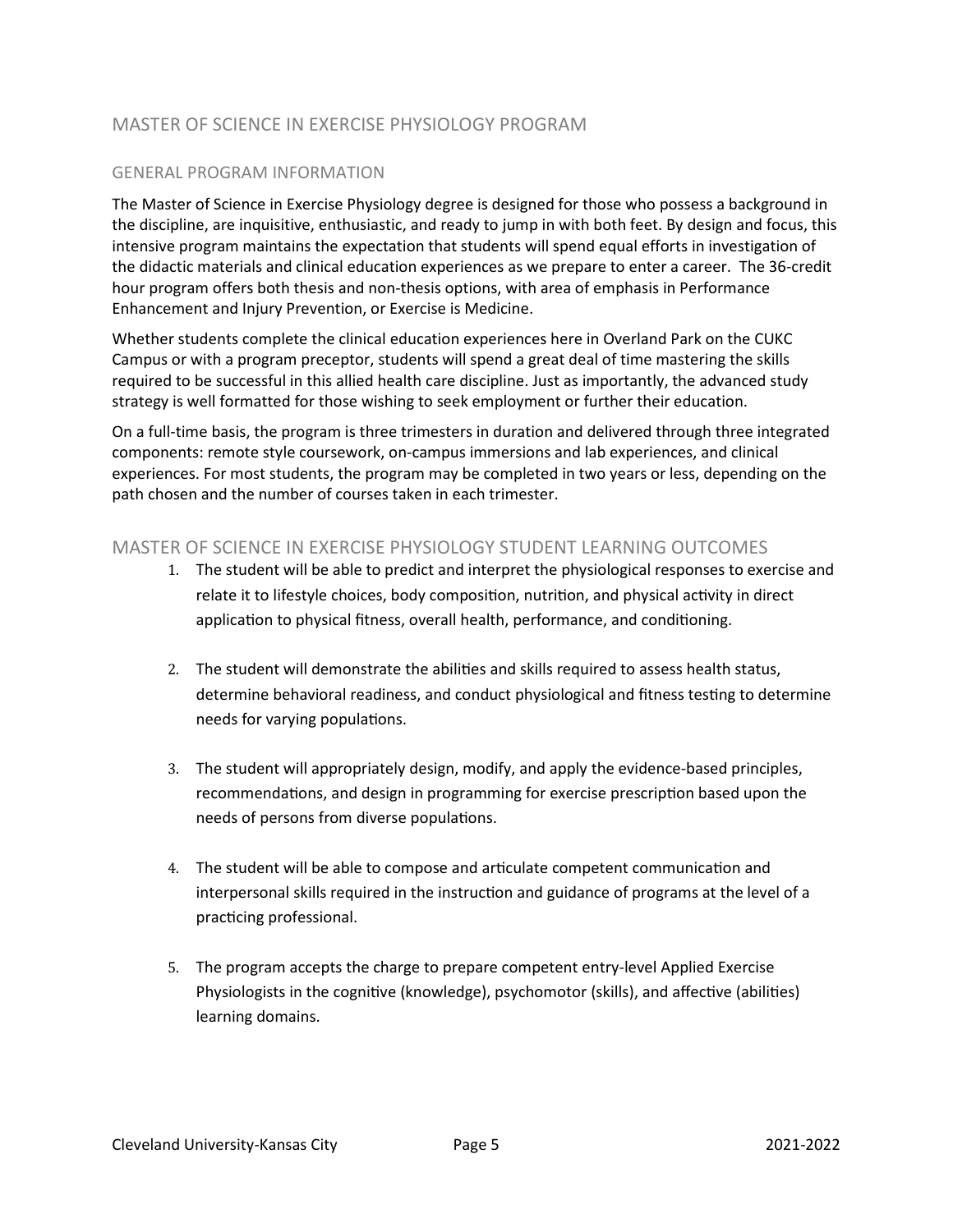## Master of Science in Exercise Physiology Curriculum:

### **Required Coursework (36 Credits)**

Required Courses (7 Credits) Research and Evaluation HEP 502 Research Methods in Health Sciences (3 Credits) EXP 505 Exercise Psychology, Communication, and Education (2 Credits) EXP 510 Exercise Testing and Prescription (2 Credits)

**Exercise Physiology and Human Motion (12 Credits)** EXP 510 Exercise Nutrition (2 Credits) EXP 515 Kinesiology and Human Motion (2 Credits) EXP 520 Physiology of Exercise (2 Credits)

EXP 610 Advanced Exercise Nutri�on (2 Credits) EXP 615 Advanced Kinesiology and Human Motion (2 Credits) EXP 620 Advanced Physiology of Exercise (2 Credits)

### Application and Distinction (5 credits)

Emphasis - Performance Enhancement and Injury Prevention EXP 530 Corrective Exercise in Prescription and Rehabilitation (2 Credits) EXP 630 Corrective Exercise and Rehabilitation Program Design (3 Credits) or EXP 535 Current Topics in Enhanced Performance (2 Credits) EXP 635 Performance Enhancement Program Design (3 Credits)

Emphasis – Exercise is Medicine

EXP 540 Exercise is Medicine (2 Credits) EXP 640 Exercise is Medicine Program Design (3 Credits) or HEP 530 Introduction to Epidemiology (3 Credits) ANA 514 Histology (4 Credits)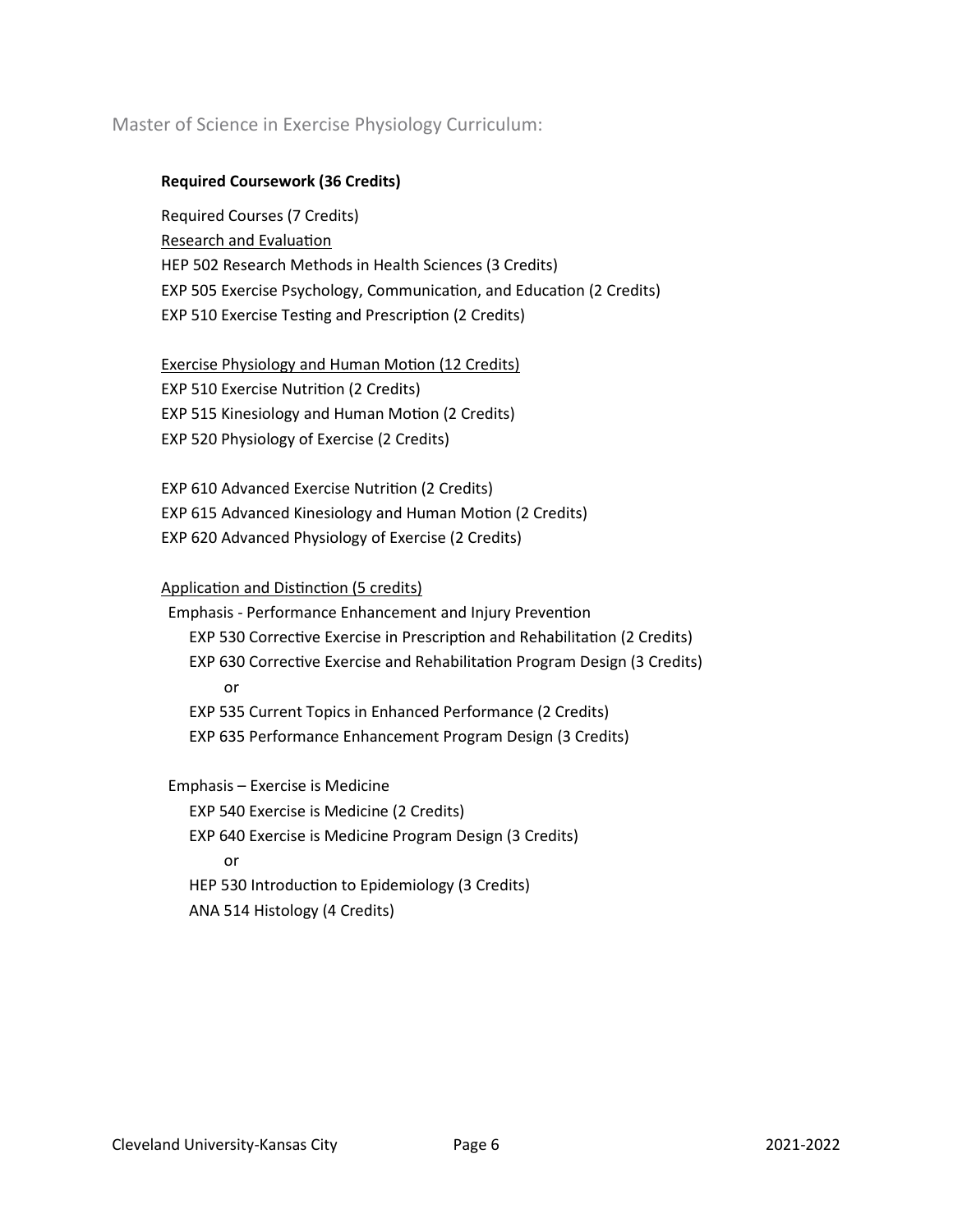Clinical Education and Capstone Courses (12 Credits) HEP 626 Laboratory and Field Experience (Repeatable 3 Credits) HEP 628 Laboratory and Field Experience (3 Credits) and HEP 636 Independent Study in Health Sciences I (3 Credits) HEP 638 Independent Study in Health Sciences II (3 Credits) or HEP 696 Thesis Research I (3 Credits) HEP 698 Thesis Research II (3 Credits)

Students admited to the MS Program will be advised by the Program Director and Graduate Faculty. After admission, matriculation, and enrollment, the MS student experience is organized around coursework, supervised Clinical Education Experiences and proficiency in skills, a required culminating field experience, and the required completion of a nationally recognized certification examination.

ADMISSIONS REQUIREMENTS [www.cleveland.edu/admissions/admission](http://www.cleveland.edu/admissions/admission-requirements)-requirements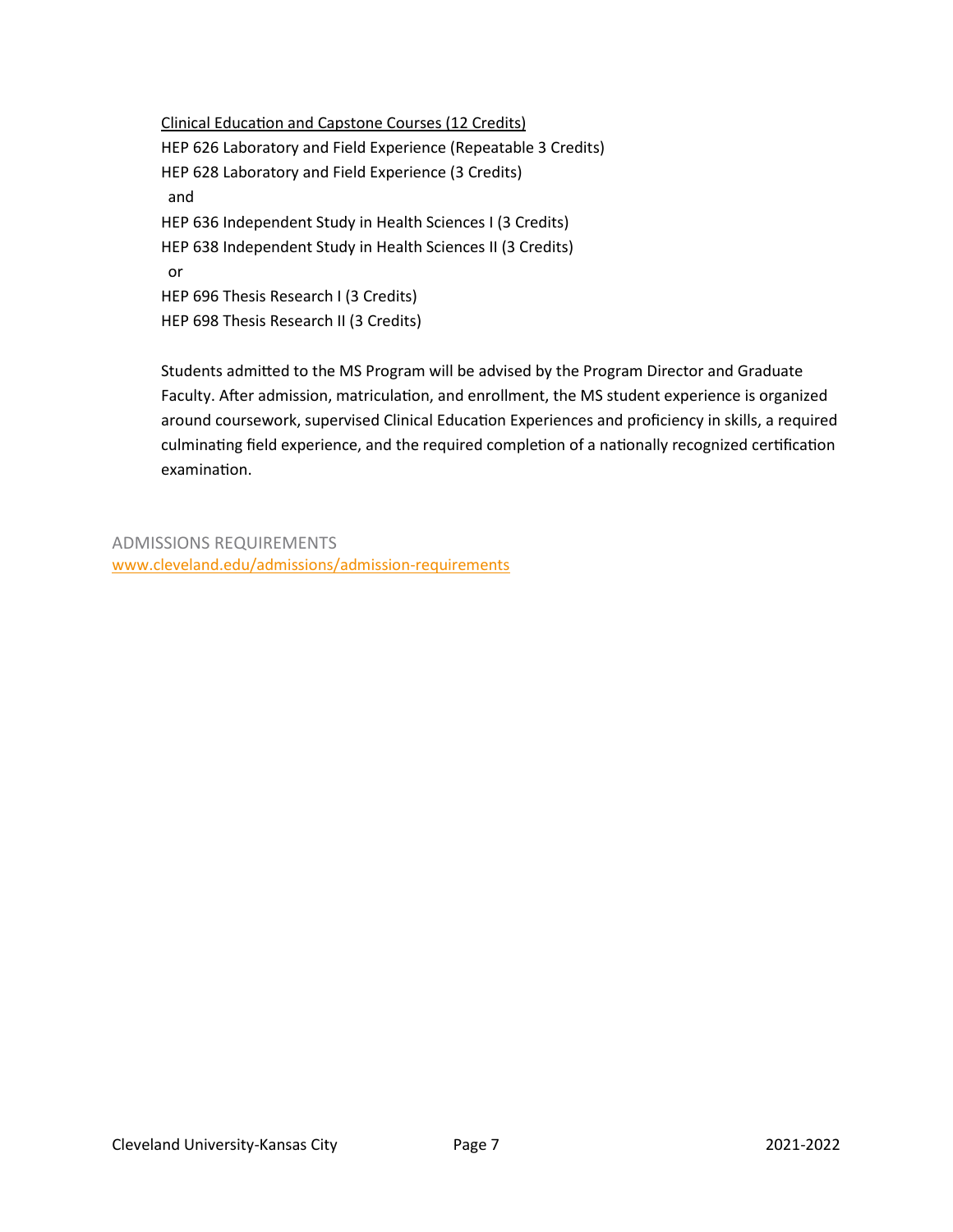# <span id="page-8-0"></span>COURSE DESCRIPTIONS

### <span id="page-8-1"></span>COURSE NUMBERING AND CLASSIFICATION SYSTEM

- 000-099 Preparatory courses (no credit allowed toward requirements for academic degrees) 100-299 Lower division courses (freshman and sophomore level) 300-499 Upper division courses (junior and senior level)
- 500-599 First graduate or professional year
- 600-699 Second graduate or professional year
- 700-799 Third professional year
- BIOL Biology
- BUSI Business
- CHEM Chemistry
- ECON Economics
- ENGL English
- EXSC Exercise Science
- GEDU General Education
- GSCI General Science
- HEP Health Promotion
- HIST History
- HSCI Health Science
- MATH Mathema�cs
- OTHA Occupational Therapy Assistant
- PHYS Physics
- POLS Political Science
- PSYC Psychology
- RDTC Radiologic Technology
- SOCI Sociology
- SPCH Speech
- ACS Associated Clinical Sciences
- ANA Anatomy
- CHE Chemistry
- CLI Clinic DIM Diagnostic Imaging
- GED General Diagnosis
- MPH Microbiology and Public Health
- NMS Neuromusculoskeletal Diagnosis
- PAT Pathology
- PHY Physiology
- PHT Physiotherapy
- PRA Chiropractic Practice
- PRI Principles of Chiropractic

Cleveland University-Kansas City Page 8 2021-2022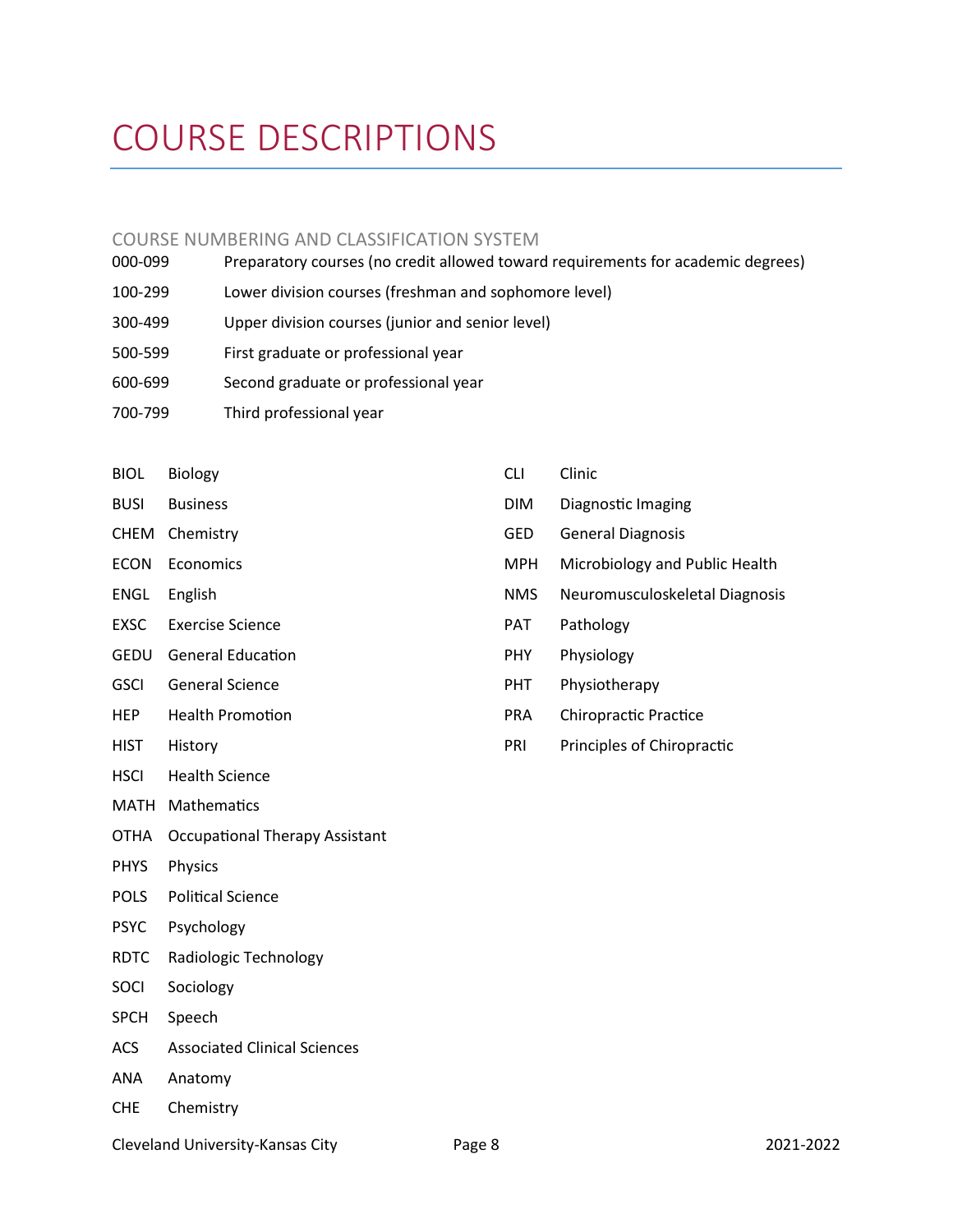### COURSE REQUIREMENTS AND DESCRIPTIONS

The curriculum outlined in the Catalog or other documents represents the academic programs as they were offered at the time the Catalog was issued. These programs are subject to change. Completion of courses, degree programs, or certificate programs does not constitute a guarantee of employment.

Specific questions relating to the curriculum should be directed to a Dean or Director of the degree program. Advance appointments may be required with these individuals.

The University reserves the right to limit the offering of any course based on faculty availability and/or enrollment.

### COURSE PREREQUISITES

Students must successfully complete the prerequisites for a course with a minimum grade of "C," prior to taking the associated course. Corequisites are taken prior to, or concurrent with, the corresponding corequisite course. Withdrawal from a corequisite course will result in an administrative withdrawal from the corresponding corequisite course.

## <span id="page-9-0"></span>COLLEGE OF HEALTH SCIENCES COURSE DESCRIPTIONS

### <span id="page-9-1"></span>MASTER OF SCIENCE IN EXERCISE PHYSIOLOGY COURSE DESCRIPTIONS

### **HEP 502 Research Methods in Health Sciences 3 Credits**

Introduction to accessing and understanding professional health literature that includes reading and analyzing professional literature and research reporting, terminology, and statistics. Students apply basic research skills to prepare a research paper for publication in a professional journal.

### **EXP 505 Exercise Psychology, Communication, and Education 2** Credits

Involves in-depth study of theories of behavior change for clinical populations and the need for health education for specified populations. A further aim to develop professional skills in motivational interviewing and physical activity counseling, while preparing students to apply evidence-based intervention strategies.

### **EXP 510 Exercise Tes�ng and Prescrip�on 2 Credits**

Study and application of evidence based safe and effective exercise testing and programming for people who are apparently healthy. Focus placed on the utilization of assessment information to build appropriate programs focused on established physical and behavioral needs. **Prerequisite**: EXP 505

### **EXP 520 Physiology of Exercise 2 Credits**

Acute and chronic physiological adaptations to exercise stress. Topics include metabolic adaptations, skeletal muscle behavior, respiratory and cardiovascular function during exercise, body composition, and environmental factors related to physical activity.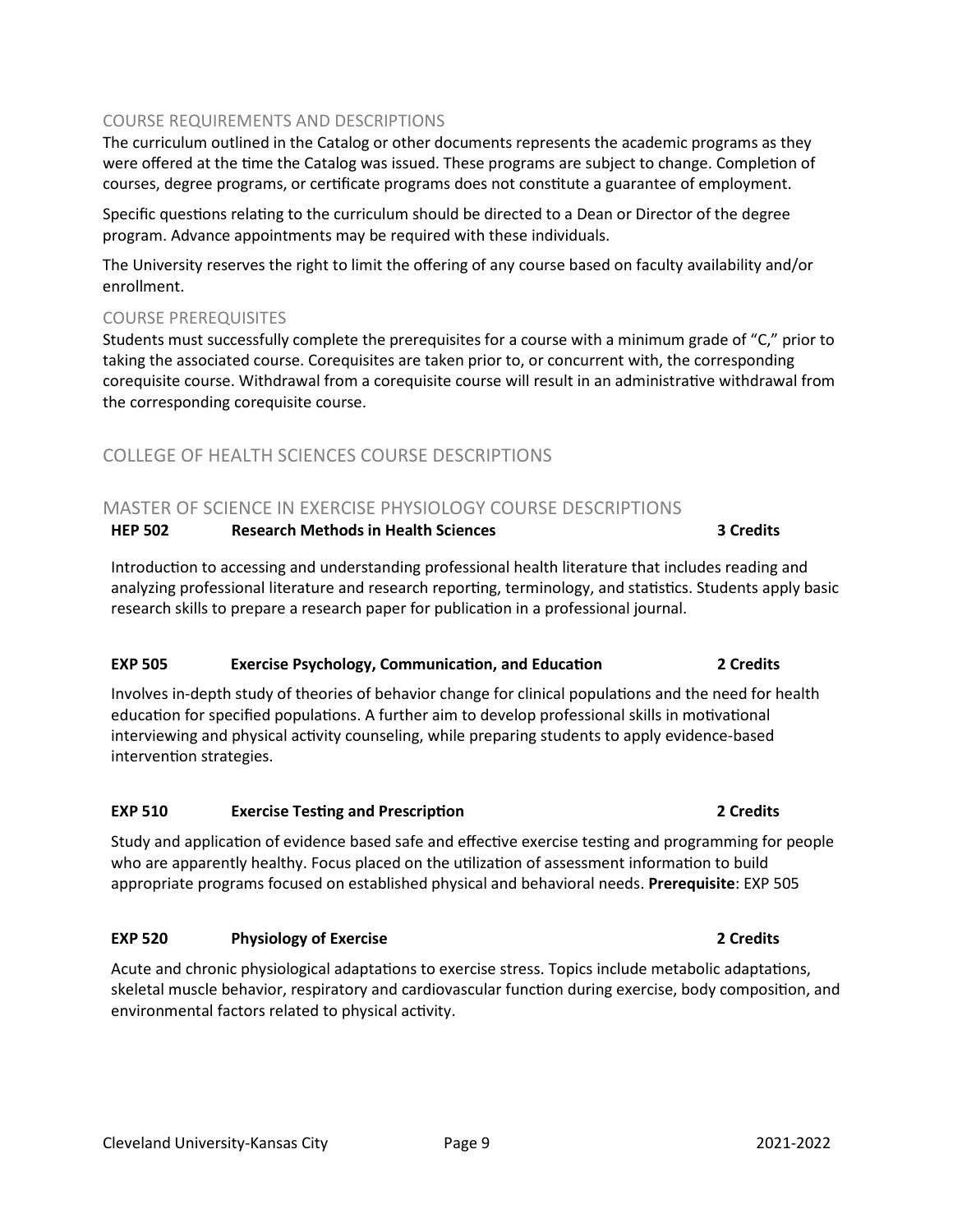### Cleveland University-Kansas City Page 10 2021-2022

**EXP 620 Advanced Physiology of Exercise 2 Credits**

Study of the physiological responses to exercise including the effects of advanced exercise training, extreme environments, hydration and fluid balance, cellular adaptations, and other current topics are addressed. Students are expected to have an established working knowledge of basic exercise physiology principles. – **Prerequisite:** *EXP 515*

# **EXP 510 Exercise Nutri�on 2 Credits**

Provides an integrated overview of the physiological requirements and functions macronutrients, micronutrients, and water that are determinants of health, performance, and diseases in varying populations.

# **EXP 610 Advanced Exercise and Sport Nutri�on 2 Credits**

Focus placed on the investigation, evaluation, and application of the foremost nutritional practices associated with evidence base as it relates to the demands of physical activity at all levels including competitive sports and the differing needs of special populations. Students are expected to have an established working knowledge of basic human nutri�on principles. - **Prerequisite:** *EXP 520*

# **EXP 515 Kinesiology and Human Mo�on 2 Credits**

Study of anatomical and mechanical aspects of human movement. Students analyze movements as a reflection of varying kinesiological principles and develop the skills required to apply these principles based on analysis.

# **EXP 615 Advanced Kinesiology and Human Mo�on 2 Credits**

An integrated study of the neural, anatomical, physiological, and biomechanical mechanisms that support body motion. Special attention given to investigation of neuroscience emphasizing the control, sensation, and perception related to human motor control and movement, application to the control of balance and locomotion in development, aging, and learning of physical skills. Students are expected to have an established working knowledge of basic kinesiological and motor control principles. - **Prerequisite:** *EXP 525*

# **EXP 530 Corrective Exercise in Prescription and Rehabilitation 1 2 Credits**

Examines corrective exercise theory related to the management of muscle imbalances and dysfunctions, and mechanical challenges. Students develop the skills necessary to apply techniques associated with the rationale for corrective exercise, further understanding of human movement impairment, movement assessments, and corrective strategies.

# **EXP 630 Physiology of Exercise 3 Credits**

Develop the corrective exercise strategies to appropriately design the overall rehabilitation program model of cardiovascular endurance, muscular strength, muscular endurance, flexibility, and body composition management. Students develop the skills required for selection, instruction, and implementation of programs using corrective exercise techniques. - **Prerequisite:** *EXP 530*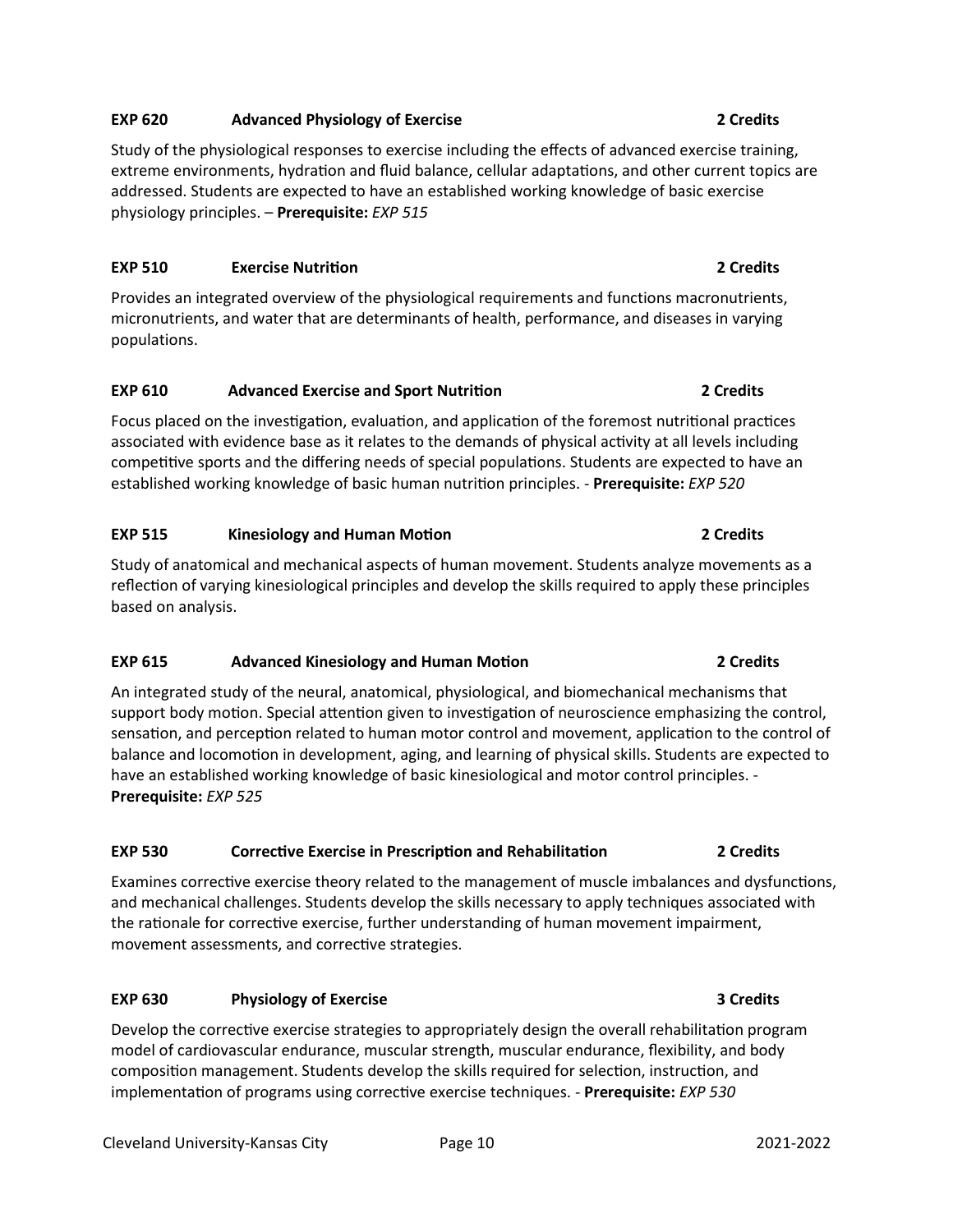# **EXP 535 Current Topics in Enhanced Performance 2 Credits**

Students investigate and appraise the multi-faceted methods to contemporary athlete-centered activities using a case assessment approach; and consider varying competitive populations, discussion and analysis used to determine the appropriate programming for performance enhancement.

# **EXP 635 Performance Enhancement Program Design 3 Credits**

Provides students with the appropriate environment to apply advanced principles in performance enhancement strategies to the overall program model of cardiovascular endurance, muscular strength, muscular endurance, flexibility, and body composi�on management. - **Prerequisite:** *EXP 535*

# **EXP 540 Exercise is Medicine 2 Credits**

Prepares future practitioners to become frontline and upstream advocates for healthy lifestyle behaviors through the effective application of Lifestyle Medicine principles. Students learn how to effectively use evidence-based Lifestyle Medicine to prevent and treat non-communicable disease such as Parkinson's disease, obesity, type 2 diabetes, hypertension, Alzheimer's, and cardiovascular disease. - **Prerequisite:** *EXP 505*

# **EXP 640 Exercise is Medicine Program Design 3 Credits**

Designed for students to develop and hone skills necessary for implementation of the Exercise is Medicine principles to the overall program model of cardiovascular endurance, muscular strength, muscular endurance, flexibility, and body composi�on management. - **Prerequisite:** *EXP 540*

# **HES 626 Field Experience 1 Credit –**

Structured field experience where theory and prac�ce are applied to prepare informed leaders in the field of health science. **Prerequisites:** *Permission of Program Director or Dean of the College of Health Sciences*

# **HES 628 Laboratory and Field Experience 3 Credits**

Structured field experience where theory and prac�ce are applied to prepare informed leaders in the field of health science. - **Prerequisites**: *Permission of Program Director or Dean of the College of Health Sciences*

# **HES 636 Independent Study in Health Sciences I 3 Credits**

Student-initiated opportunity to study and research in a specialized health promotion area of interest.

**repeated for 3**

**Credits**